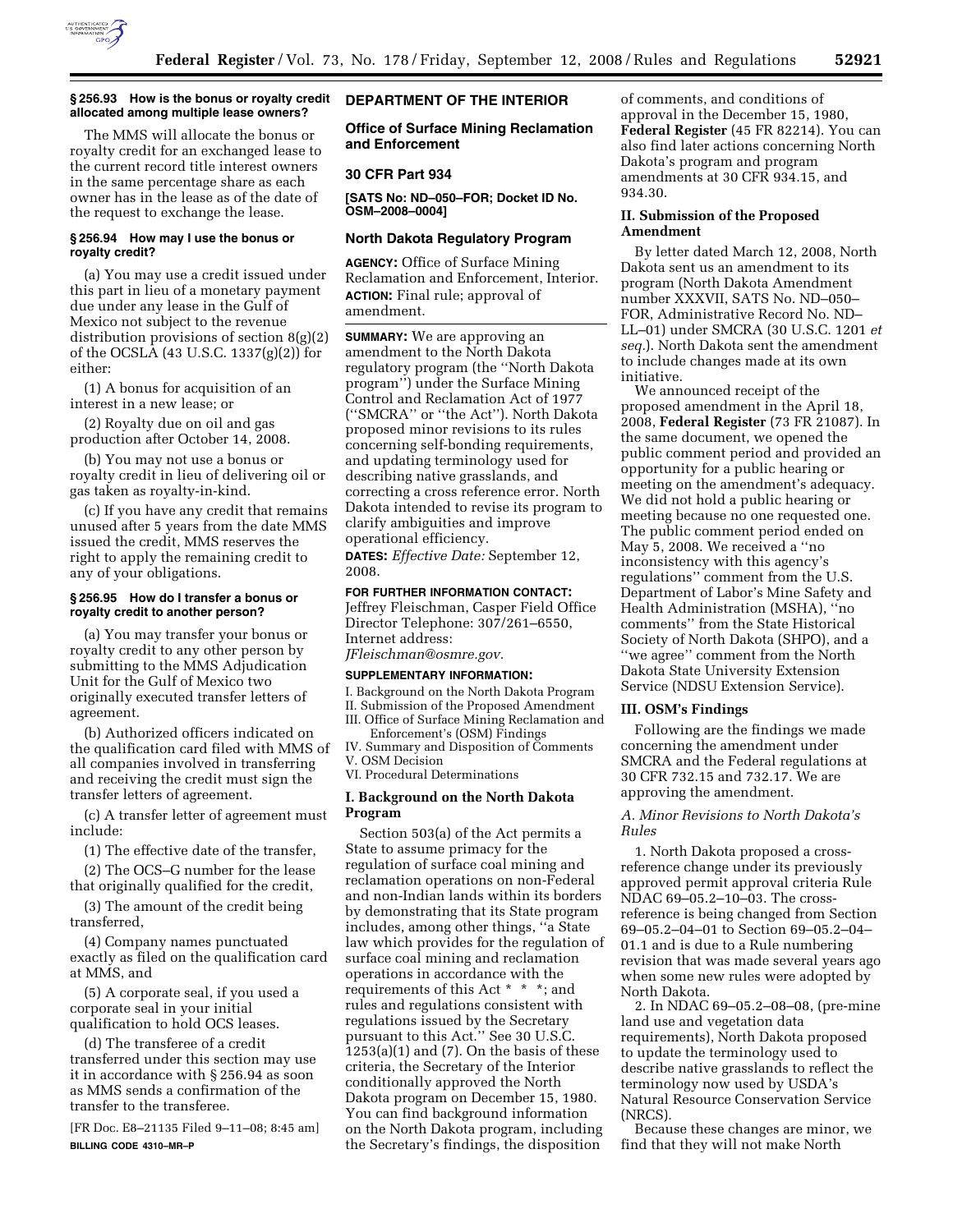Dakota's rules less effective than the corresponding Federal regulations.

## *B. Revisions to North Dakota's Rules That Are Not the Same as the Corresponding Provisions of the Federal Regulations*

Additional language is proposed to North Dakota's coal regulations at NDAC 69–05.2–12–05.1 to allow the North Dakota Public Service Commission to accept bond ratings from other nationally recognized organizations, in addition to Moody's Investors Service and Standard and Poor's Corporation, for companies that guarantee self-bonds. A mining company requested this change to include credit rating agencies that have been defined by the United States Securities and Exchange Commission (SEC) as a Nationally Recognized Statistical Rating Organization (NRSRO). Such a designation by the SEC is permitted for use for certain regulatory purposes. Currently there are several NRSROs, and the top three by market share are Moody's Investors Service, Standard and Poor's Corporation and Fitch Ratings. The proposed rule recognizes the fact that, since the self-bonding rules were originally enacted, various other (in addition to the aforementioned) rating organizations with strong credentials are now available and are being widely used by both business and government. The utilization of NRSROs provides for reliance upon SEC's expertise to ensure that any ratings agency is not only credible and reliable, but utilizes what has become a market-based standard for ratings organizations.

The Federal self-bonding regulations at 30 CFR 800.23(b)(3)(i) require that an applicant for a self-bond have a ''current rating for its most recent bond issuance of 'A' or higher as issued by either Moody's Investors Service or Standard and Poor's Corporation.''

On September 29, 2006, the President signed the Credit Rating Agency Reform Act of 2006 into law (Pub. L. 109–291, 16 Stat. 1327). The new law authorized the SEC to implement registration, recordkeeping, financial reporting and oversight rules with respect to NRSROs. On May 23, 2007, the SEC adopted final regulations implementing the new law. Prior to adoption of the new rules, the SEC recognized seven (7) NRSROs: Moody's Investors Service; Standard and Poor's Rating Services; Fitch, Inc.; A.M. Best Co., Inc.; DBRS (Dominion Bond Rating Service Limited); Japan Credit Rating Agency, Ltd.; and Rating and Investment Information, Inc. On June 28, 2007, the SEC announced that those firms would continue to be

recognized as NRSROs while the SEC processed their registration applications.

One of the purposes of the Credit Agency Reform Act of 2006 was to open up the credit rating industry to competition. Therefore, the rationale behind OSM's 1983 rules requiring use of either Moody's or Standard and Poor's is no longer valid or appropriate. Accordingly, we find that North Dakota's proposed rule change is consistent with the Credit Rating Agency Reform Act of 2006 and its implementing regulations and that its adoption will not make North Dakota's rules less effective than the corresponding Federal regulations at 30 CFR 800.23(b)(3)(i).

# **IV. Summary and Disposition of Comments**

## *Public Comments*

We asked for public comments on the amendment (Administrative Record Document ID No. ND–LL–06), and on April 11, 2008 we received a comment from the North Dakota State University Extension Service that it ''is in full agreement with North Dakota State Program Amendment XXXVII from the North Dakota Public Service Commission'' (Administrative Record Document ID No. ND–LL–05).

### *Federal Agency Comments*

Under 30 CFR 732.17(h)(11)(i) and section 503(b) of SMCRA, we requested comments on the amendment from various Federal agencies with an actual or potential interest in North Dakota's program (Administrative Record Document ID No. ND–LL–03).

The Mine Safety and Health Administration (MSHA) of the U.S. Department of Labor responded on May 2, 2008, that ''none of the changes to the state regulations involve miners'/ employees' health and safety issues'' and that ''MSHA review has determined that there is no inconsistency with this Agency's regulations'' (Administrative Record Document ID No. ND–LL–07).

## *Environmental Protection Agency (EPA) Concurrence and Comments*

Under 30 CFR 732.17(h)(11)(i), OSM requested comments on the amendment from the EPA (Administrative Record Document ID No. ND–LL–03). The EPA did not respond to our request.

## *State Historic Preservation Officer (SHPO) and the Advisory Council on Historic Preservation (ACHP)*

Under 30 CFR 732.17(h)(4), we are required to request comments from the SHPO and ACHP on amendments that may have an effect on historic

properties. On March 26, 2008, we requested comments on North Dakota's amendment (Administrative Record Document ID No. ND–LL–03). The SHPO responded on April 3, 2008, that ''we have no comments'' (Administrative Record Document ID No. ND–LL–04).

### **V. OSM's Decision**

Based on the above findings, we approve North Dakota's March 12, 2008 amendment.

We approve the rules as proposed by North Dakota with the provision that they be fully promulgated in identical form to the rules submitted to and reviewed by OSM and the public.

To implement this decision we are amending the Federal regulations at 30 CFR part 934, which codify decisions concerning the North Dakota program. We find that good cause exists under 5 U.S.C. 553(d)(3) to make this final rule effective immediately. Section 503(a) of SMCRA requires that the State's program demonstrate that the State has the capacity of carrying out the provisions of the Act and meeting its purposes. Making this regulation effective immediately will expedite that process. SMCRA requires consistency of State and Federal standards.

#### **VI. Procedural Determinations**

## *Executive Order 12630—Takings*

This rule does not have takings implications. This determination is based on the analysis performed for the counterpart Federal regulation.

## *Executive Order 12866—Regulatory Planning and Review*

This rule is exempted from review by the Office of Management and Budget (OMB) under Executive Order 12866 (Regulatory Planning and Review).

## *Executive Order 12988—Civil Justice Reform*

The Department of the Interior has conducted the reviews required by section 3 of Executive Order 12988 and has determined that this rule meets the applicable standards of subsections (a) and (b) of that section. However, these standards are not applicable to the actual language of State regulatory programs and program amendments because each program is drafted and promulgated by a specific State, not by OSM. Under sections 503 and 505 of SMCRA (30 U.S.C. 1253 and 1255) and the Federal regulations at 30 CFR 730.11, 732.15, and 732.17(h)(10), decisions on proposed State regulatory programs and program amendments submitted by the States must be based solely on a determination of whether the